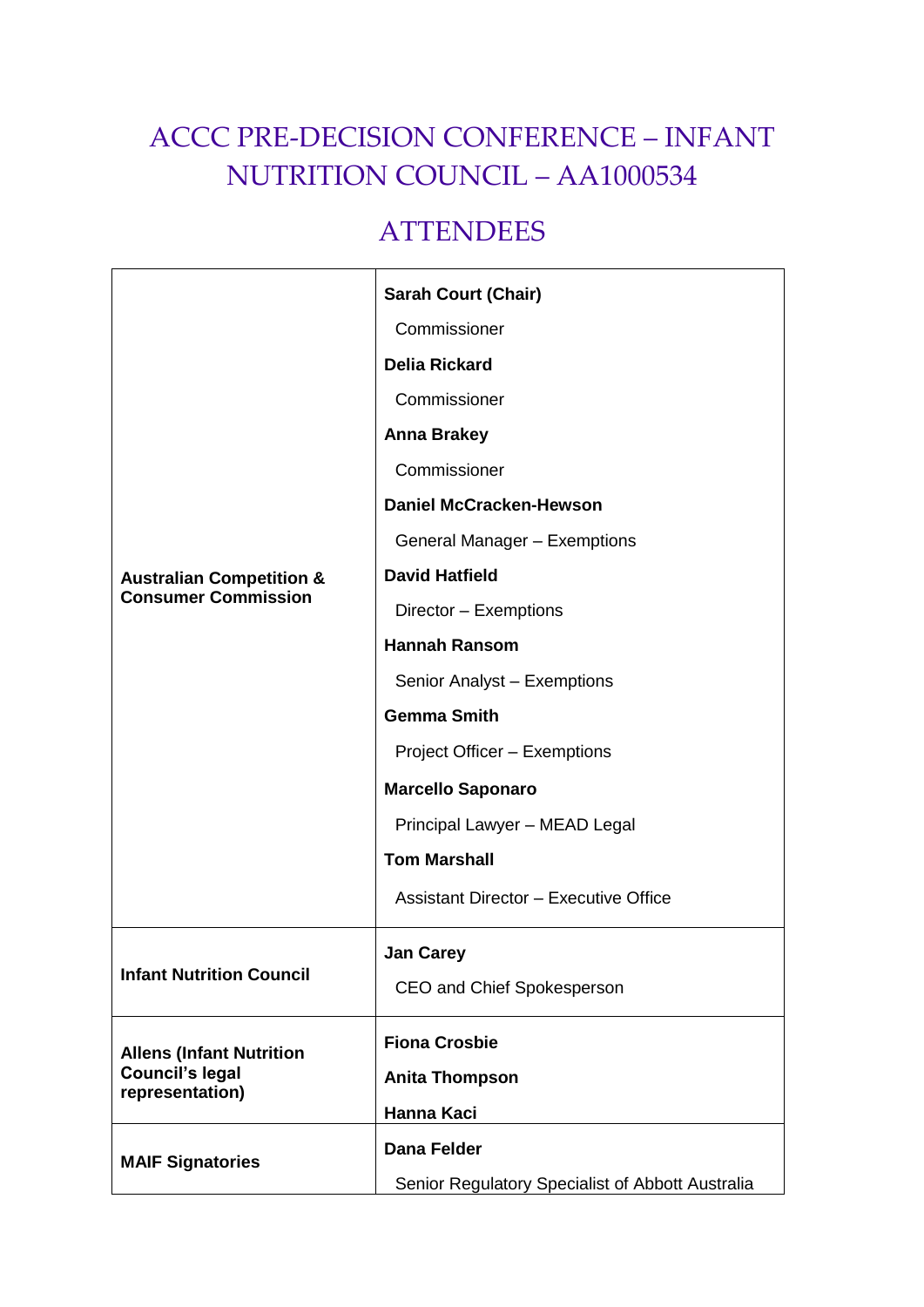|                                                                                         | <b>Vivian Zurlo</b>                                                            |
|-----------------------------------------------------------------------------------------|--------------------------------------------------------------------------------|
|                                                                                         | General Manager, Marketing and Innovation of<br><b>Bubs Australia</b>          |
|                                                                                         | <b>Jeremiah Villasin</b>                                                       |
|                                                                                         | Regulatory Affairs Manager ANZ of H&H Group                                    |
|                                                                                         | <b>Lira Yoon</b>                                                               |
|                                                                                         | Regulatory and Scientific Affairs Manager of<br>Sanulac Nutritionals Australia |
|                                                                                         | Liz Lloyd                                                                      |
|                                                                                         | Corporate Counsel, Nestle                                                      |
|                                                                                         | <b>Peter Fryer</b>                                                             |
|                                                                                         | Scientific Manager, Nestle                                                     |
| <b>Australian Breastfeeding</b><br><b>Association</b>                                   | <b>Margaret Grove</b>                                                          |
|                                                                                         | President                                                                      |
|                                                                                         | <b>Dr Susan Tawia</b>                                                          |
|                                                                                         | <b>Naomi Hull</b>                                                              |
|                                                                                         | <b>Sally Eldridge</b>                                                          |
| <b>Department of Health (Cth)</b><br><b>Preventative Health Policy</b><br><b>Branch</b> | <b>Tiali Goodchild</b>                                                         |
|                                                                                         | <b>Assistant Secretary</b>                                                     |
|                                                                                         | <b>Christel Leemhuis</b>                                                       |
|                                                                                         | <b>Emily Dawson</b>                                                            |
| <b>Australian College of</b><br><b>Midwives</b>                                         | <b>Samantha Tutton</b>                                                         |
| <b>Australian Nursing and</b><br><b>Midwifery Association (ANMF)</b>                    | <b>Julianne Bryce</b>                                                          |
|                                                                                         | Naomi Riley                                                                    |
| <b>Baby Friendly Health Initiative</b><br>(BFHI) Australia                              | <b>Jennifer Hocking</b>                                                        |
| <b>Breastfeeding Advocacy</b><br><b>Australia</b>                                       | <b>Janelle Maree</b>                                                           |
|                                                                                         | Director and spokesperson                                                      |
|                                                                                         | <b>Madeleine Munzer</b>                                                        |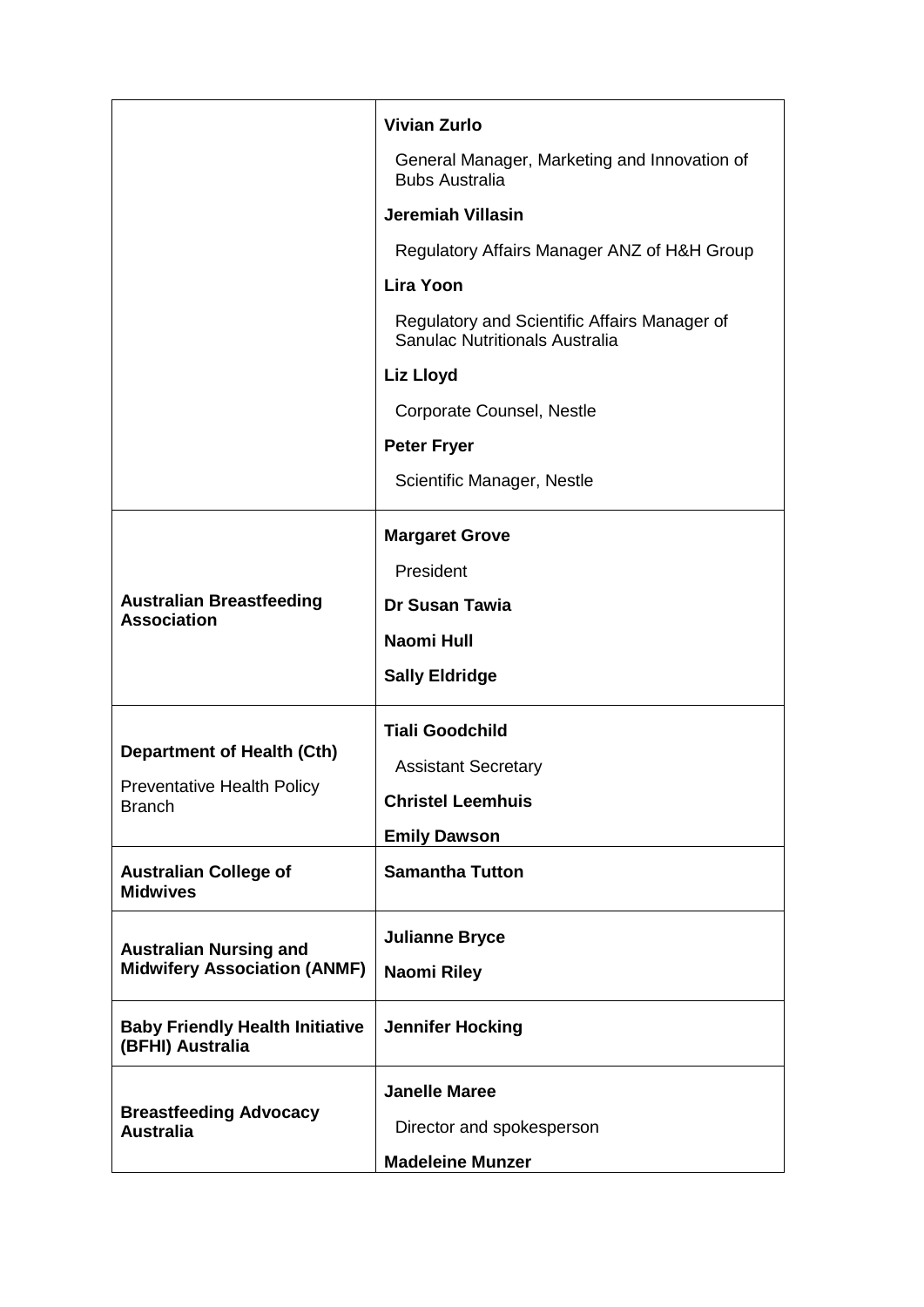|                                                                                | <b>Director</b>                                                                       |
|--------------------------------------------------------------------------------|---------------------------------------------------------------------------------------|
|                                                                                | <b>Elizabeth Albergoni</b>                                                            |
| Care A2+                                                                       | <b>Kym Lennox</b>                                                                     |
| <b>Dietitians Australia</b>                                                    | <b>Dr Miranda Blake</b>                                                               |
| <b>Lactation Consultants of</b><br><b>Australia and New Zealand</b><br>(LCANZ) | <b>Trish Doyle</b>                                                                    |
|                                                                                | <b>Narelle Dwyer</b>                                                                  |
| <b>Obesity Policy Coalition</b>                                                | <b>Katarnya Hickey</b>                                                                |
| <b>Interested Individuals</b>                                                  | <b>Dr Julie Smith</b>                                                                 |
|                                                                                | <b>Australian National University</b>                                                 |
|                                                                                | Dr Julianne McGuire                                                                   |
|                                                                                | Queensland University of Technology, Faculty of<br>Health, Paediatric Nutrition Group |
|                                                                                | <b>Dr Jeni Stevens</b>                                                                |
|                                                                                | <b>Ros Fleetwood</b>                                                                  |
|                                                                                | <b>Katie Bulleen</b>                                                                  |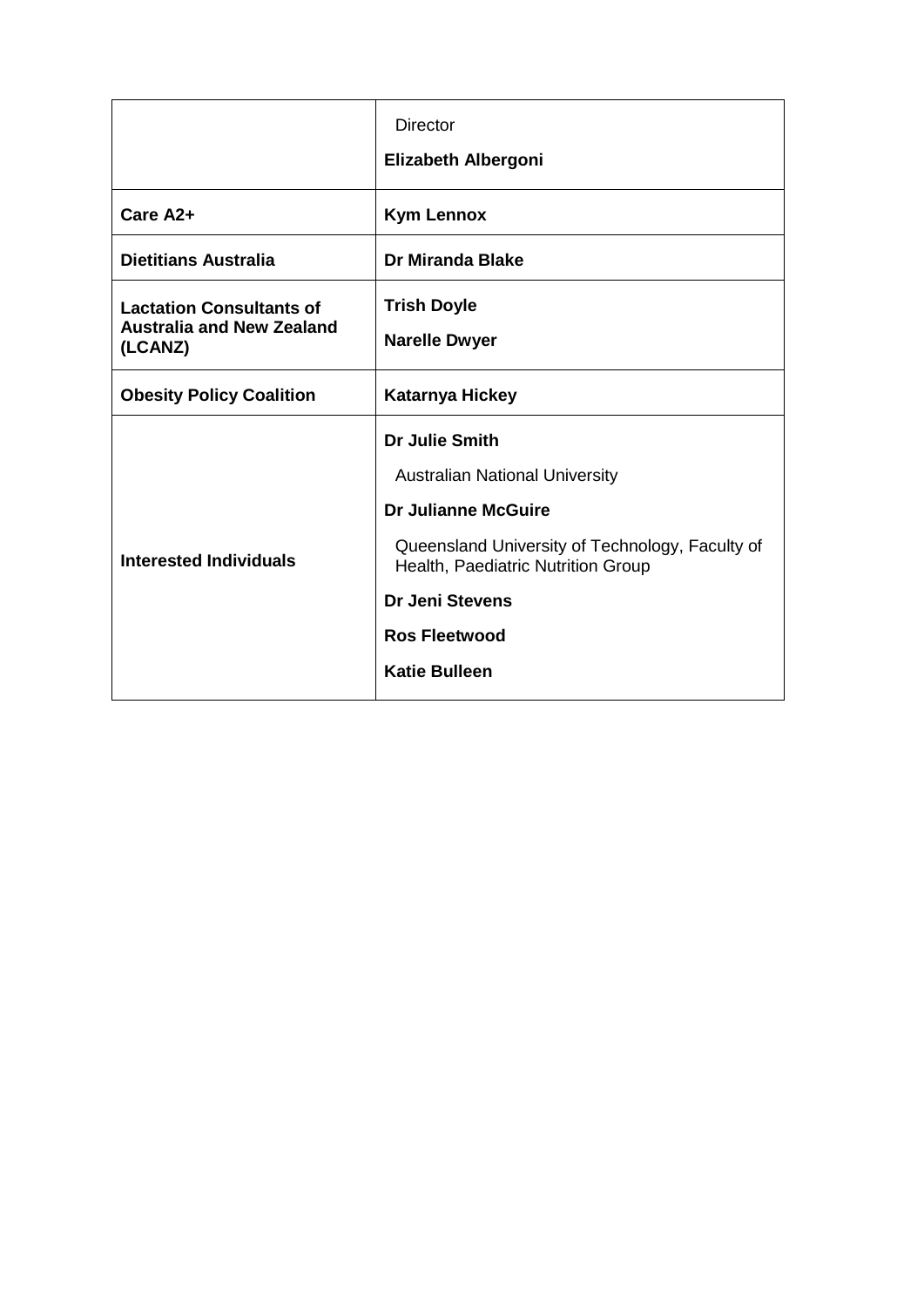# **SUMMARY**

# ACCC OFFICE, MARCUS CLARKE ST, CANBERRA MICROSOFT TEAMS VIDEO LINK UPS TO PARTICIPANTS 13 APRIL 2021, 12PM AEST

**Commissioner Sarah Court** introduced herself and the ACCC staff present, welcomed everyone to the conference and declared the conference open.

**Commissioner Court** then summarised a range of relevant issues raised in submissions as she saw them:

- While it is a long standing authorisation there are some submissions that disagree it should be allowed to continue
- There have been developments in the WHO position and they now consider that the marketing of toddler milk is tantamount to the advertising of infant formula
- The Draft Determination proposes to authorise without the condition but we do contemplate whether such a condition is necessary
- Further issues raised in submissions include brand marketing, the complaints handling process, incomplete industry coverage as the MAIF Agreement is voluntary and issues of marketing via third parties
- the appropriate duration of authorisation.

**Commissioner Court** noted the ACCC is not an expert body on infant nutrition. The ACCC has a clearly defined role in authorising conduct under Competition Law – to decide if there is a net public benefit from this agreement. We have previously determined there is a net public benefit, so moving away from that now would be significant and that is an important context to remember.

**Margaret Grove** (Australian Breastfeeding Association) said that:

- The ACCC states its role is to promote competition and fair trading in markets to the benefit of consumers, business and the community. The ABA is here to address the conference on behalf of consumers, the community, its thousands of members, and all pregnant women and mothers.
- The ABA acknowledges there are a small percentage of mothers that cannot breastfeed and those that choose to wean early for various reasons and that those mothers should be able to make their own choices based on evidence.
- There is evidence backing up that the health of infants and growing children is impacted by formula feeding including causing more respiratory issues and hospitalisations from infections, gastrointestinal infections, increased severity of infections, more SIDS deaths, and higher incidences of diabetes and cardiovascular disease. For example, Australian health economist Dr Julie Smith found if 90% of babies are fed some formula during the first six months of life (which is largely what is happening) then 20% of obesity in the adult population can be attributed to that. Additionally, 37% of type 2 diabetes and 17% of cardiovascular disease is attributed to formula feeding.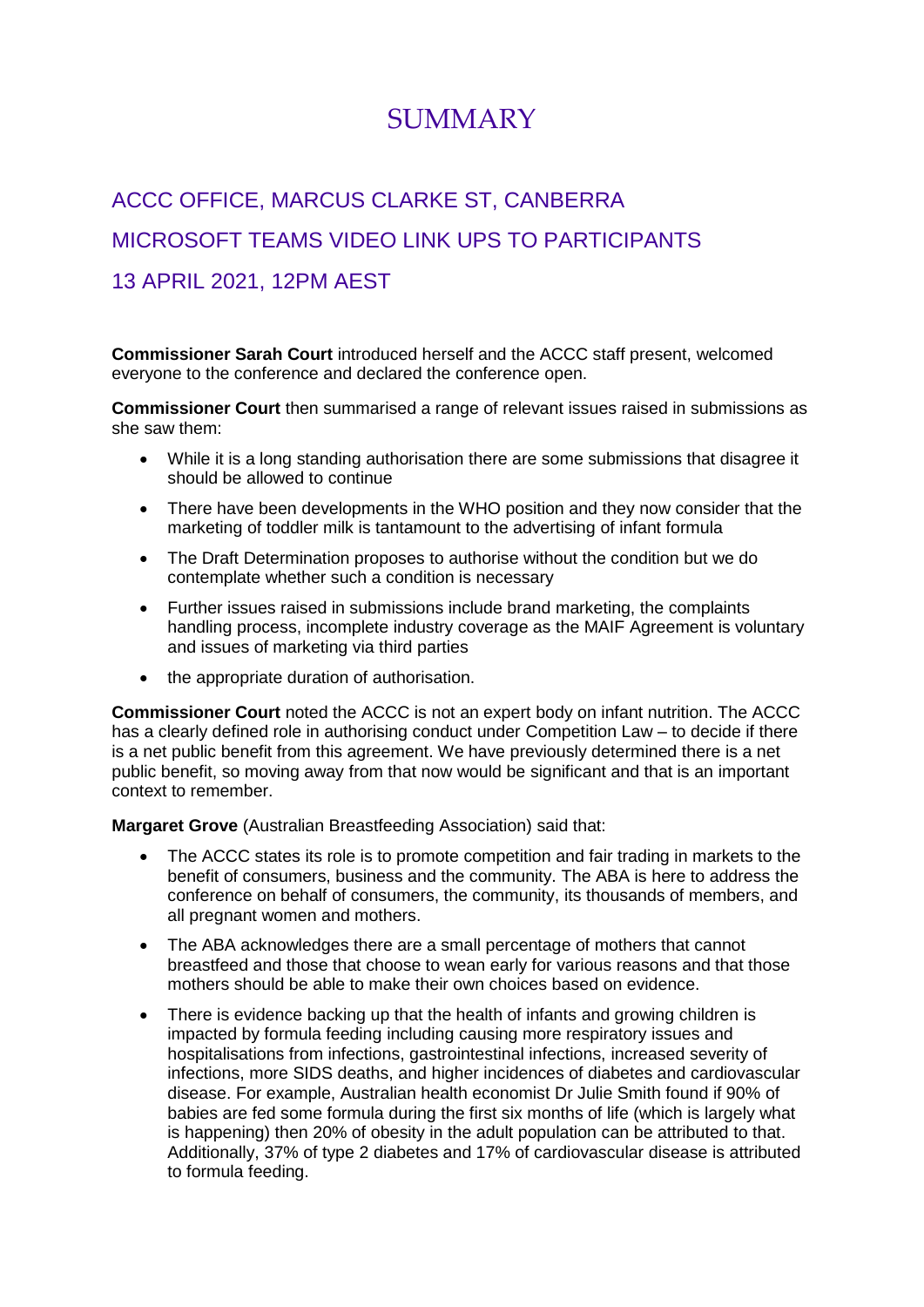- There is also increased health risks to mothers who formula feed babies and environmental and economic factors. The economy suffers significant impacts – workplace productivity due to parents' absence due to their infants' poor health. There is also increased burden on health systems, and an increase in state health expenses.
- Breastfeeding needs to be protected for these reasons. Consumers need support and information on breastfeeding without subtle and not-so-subtle marketing of formulas.
- Australia hasn't implemented the WHA resolutions. The MAIF Agreement was set up in response to the WHO Code but doesn't actually protect breastfeeding. It claims to limit inappropriate marketing but doesn't really as (1) it is voluntary, (2) consumer activities are exempt (e,g. supermarkets and pharmacies can promote these products in catalogues) and toddler milks are exempt and (3) there are no real sanctions for companies that breach the Agreement.
- It is still important to have the MAIF Agreement in place as it is currently the only form of protection of breastfeeding. But profits of manufacturers and importers are being prioritised over the health and wellbeing of Australian babies, children and their mothers. Breastfeeding doesn't lose value when infants reach 12 months of age. The MAIF Agreement stopping there doesn't reflect the normal course of breast feeding to two years of age or more which is important for optimal health.
- The general Australian population are not aware of the MAIF Agreement so health professionals and advocates are responsible for it. It is not just about a competitive, level playing field that is at issue but the need to give consumers and the community a voice. We expect the ACCC to take its responsibility to the community just as seriously as it does to manufacturers.
- Given the Department of Health is said to be reviewing the MAIF this year it doesn't make sense to allow the current agreement to stand for five years. Changes will be recommended over the next 1-2 years – they should be incorporated into the MAIF Agreement then.
- The ABA makes two recommendations: extend limitations on advertising set out in clause 5A of MAIF to apply to all breast milk subs including toddler milk; and reauthorisation period of two years, not five.
- There are other groups of consumers and concerns missing from the determination that cannot be represented adequately by ABA but the ACCC should still consider them. There are environmental concerns stemming from infant formula as it requires mass production of dairy. Poor regulation can lead to excessive and inefficient environmental damage. The prices of formula and unnecessary toddler milk don't reflect resources required to produce them leading to planetary and human health concerns.

**Dr Julie Smith** (Australia National University) spoke to a set of powerpoint slides and said:

- It is time for the ACCC to require the Infant Nutrition Council to prove the MAIF Agreement works. All evidence is currently to the contrary: breastfeeding rates have not substantially improved for decades and especially since 1992. By contrast, sales of infant formula and toddler drinks have boomed and that data ignores the provision of formula to institutions like hospitals. The market share of toddler milk has also increased.
- Clearly the warning given by the ACCC in 2016 was ineffective.
- Recommendations: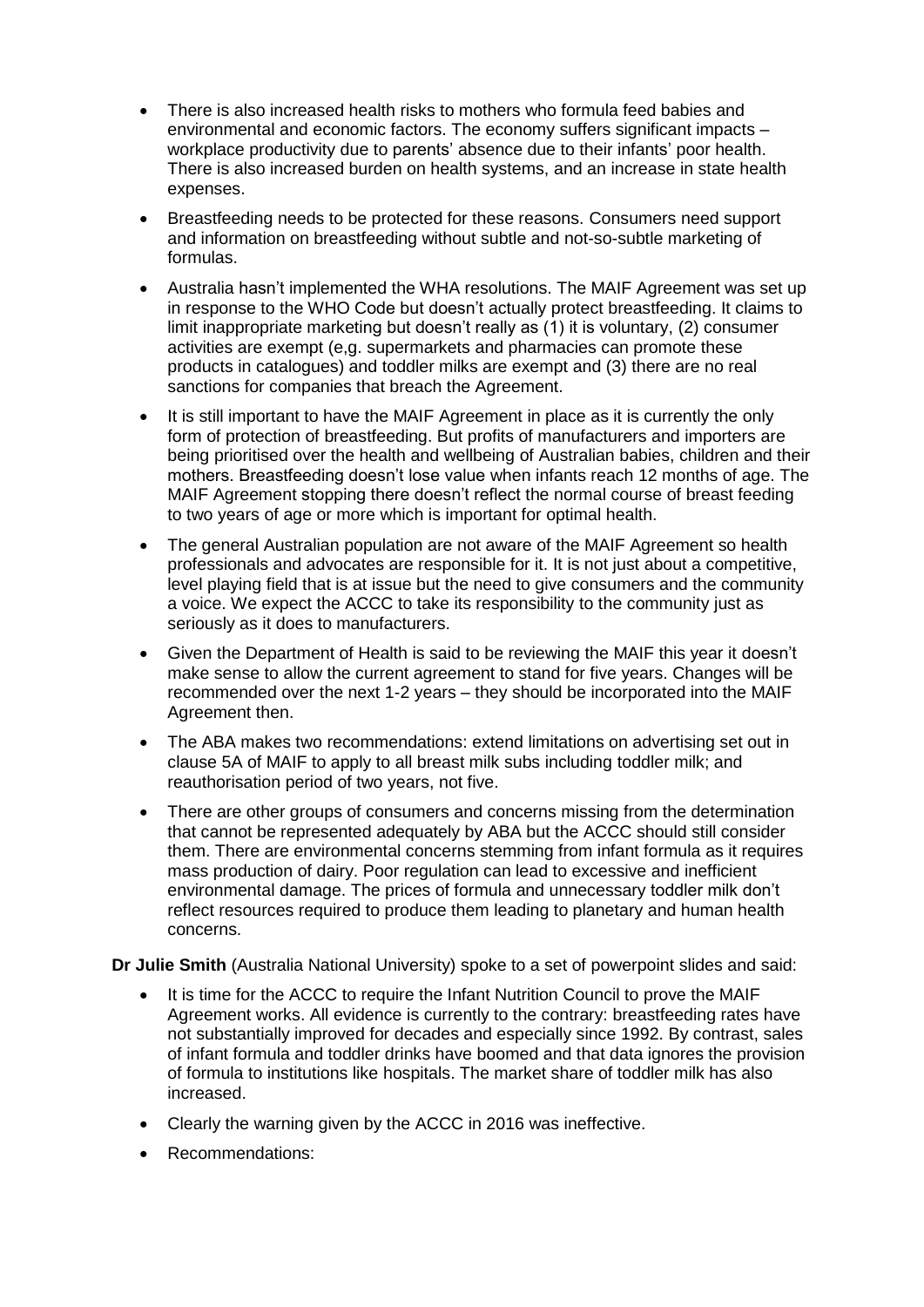- $\circ$  (1) impose condition on authorisation limiting advertising off all-milk formula products (0-36 months);
- $\circ$  (2) Authorisation should be for no longer than 2 years and the ACCC should put this market formally under review;
- $\circ$  (3) The ACCC should require INC to revise its guidance documents to health professionals to achieve full compliance with the WHO International Code guidance for health workers;
- $\circ$  (4) The ACCC should account for the regulatory cost to civil society, organisations and individuals of policing the MAIF Agreement;
- o (5) Urge ACCC to assess public benefits to include marketing conduct of INC conduct in export markets.

**Commissioner Court** asked Dr Julie Smith to clarify whether she said there is no evidence of breast feeding rates increasing as Commissioner Court thought there was clear evidence of increases.

## **Dr Julie Smith** said that:

- As measured by the National Health Survey, they have gone from 87% to 96% as an initiation rate. The rate of any breastfeeding at 6 months has risen from 47% to around 60% at last measurement. But the rate of exclusively breast feeding has gone from approx. 19-20% to around 25%. In the scheme of things these are far below the optimal rates. And there has been little change. The rate of breastfeeding at 12 months from 27% to just above 30%. (Julie Smith disputes the figures in the INC submission).
- The initiation improvement should be attributed to the change in policy but continuation hasn't improved and there is no evidence MAIF has restrained marketing.
- Data in Australia on breastfeeding rates is pretty inadequate the data is generally cross-sectional and is not measuring what is going into the baby's mouth. It is therefore preferable to look at data on per capita infant formula sales.
- Calculated ABS data size of institutional market not much less than retail market.

**David Hatfield** asked Julie Smith to confirm if this data included formula purchased in Australia that is then sent overseas.

## **Julie Smith** said that:

- she believes the data includes the Daigou Market. There is also a lot of pilfering going on but she imagines this data would not include pilfering but you would need to ask Euromonitor. The data is presented as being the baby food market in Australia so it is taken to be retail sales in Australia.
- Submits ACCC should demand evidence on what is actually happening rather than accepting INC's submission that it works. There is no evidence available of that. ACCC should require INC to provide that evidence.
- MAIF authorisation should not exceed two years as there is no confidence in MAIF or any significant change coming from it. No evidence that the recommendation from the upcoming review will be implemented and you cannot assume there will be beneficial outcomes from the review either. A shorter period, given the risks, is more likely to generate public benefit than a longer one.
- Marketing to health professional by MAIF Agreement signatories is an issue as the Agreement is much narrower than the WHO code. The ACCC has obligations to take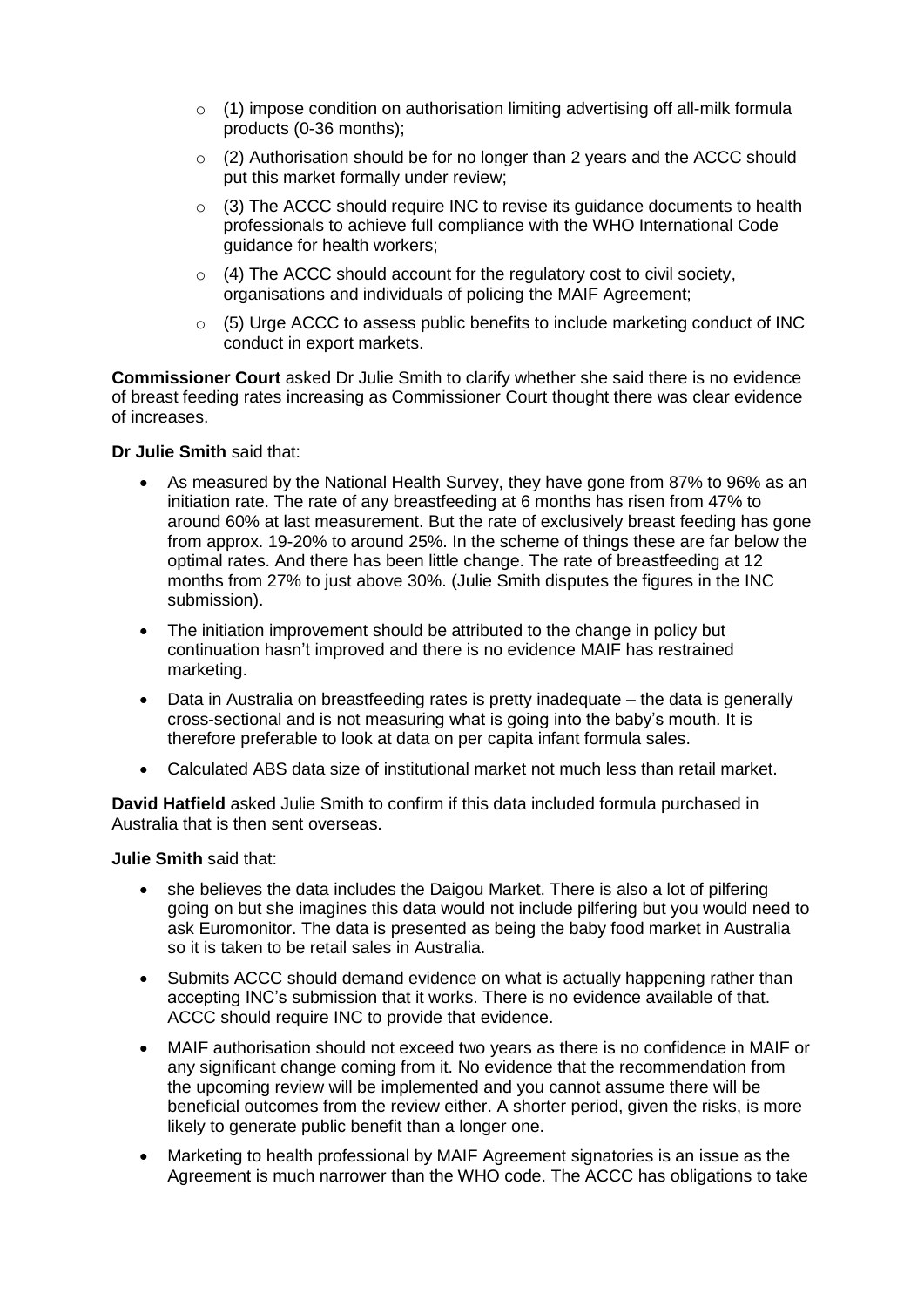that into account as authoritative in absence of Australian Government guidance. That WHO Guidance is clear on the responsibilities of health professionals. Infant feeding guidelines should be followed.

- There is a currently unpublished study which reviewed Codes of Practices of relevant health professional organisations in terms of their instructions to health professionals on areas identified by the WHO Code. That study found that while those organisations had a general statement about conflicts of interest, very few (only 1-2) had special provisions regarding the code. The ACCC cannot rely on health professional codes of conduct to adequately regulate health professional behaviours in the industry and their relationships with companies.
- Self-regulation can be beneficial in reducing the cost of achieving policy goals but that is not the case if self-regulation isn't effective (as we argue it isn't here). We submit that this inefficient regulation and the institutional arrangements as set up have outsourced costs to the community, individuals, and consumer organisations. It is not acceptable to effectively rely on the public to monitor industry behaviour.
- The ACCC should place conditions on the enforcement, monitoring and compliance aspects of the MAIF Agreement include requirements of independent reviews, monitoring of the extent of compliance, and independent audits of complaints processes.
- ACCC does have wide powers extending to regulating the overseas conduct of companies which are resident in Australia or operate here and reading these powers together with Australian Government Agency obligations under human rights treaties protecting children and their health suggest the ACCC does have an obligation as a Australian government agency to extend consideration to export market conduct. The Gates Foundation has done studies in Asian markets including Cambodia showing marketing breast feeding substitutes including toddler formulas has a devastating effect on the breastfeeding rates in those countries.
- ACCC should seek evidence on the benefit as well as the detriment. The INC submission argues detriment has increased with the introduction of more competition in market. If the ACCC does grant the authorisation, it must take steps to increase the certainty and level of public benefit and ensure outcomes are closely monitored over a shorter period of time.

**Commissioner Court** asked Julie Smith to clarify is her position that the ACCC should deny the authorisation all together and we would be better off with no agreement or restrictions at all?

## **Dr Julie Smith** responded that:

- There is no evidence MAIF is restraining marketing. In contrast with other countries which utilise properly tested research protocols to do data gathering – the ACCC is being told the MAIF Agreement is working in restraining marketing, but there is no evidence of that. The data collected up to 2001 shows it was restrained while the WHO international code was being negotiated under public pressure, but since the Australian version was implemented in 1992, the industry started marketing toddler and other products to get around the MAIF Agreement.
- The counterfactual cannot be assumed to be unregulated marketing the companies themselves have an interest in having some semblance of public respect. I would argue that companies have used the Australian and New Zealand self-regulatory arrangements to gear their arguments in international forums to discourage these discussions in other countries on the regulation by law of infant formula – essentially using the Australian arrangement to fend off effective regulation. It is preferable for the MAIF Agreement to be revised and brought up to date as things have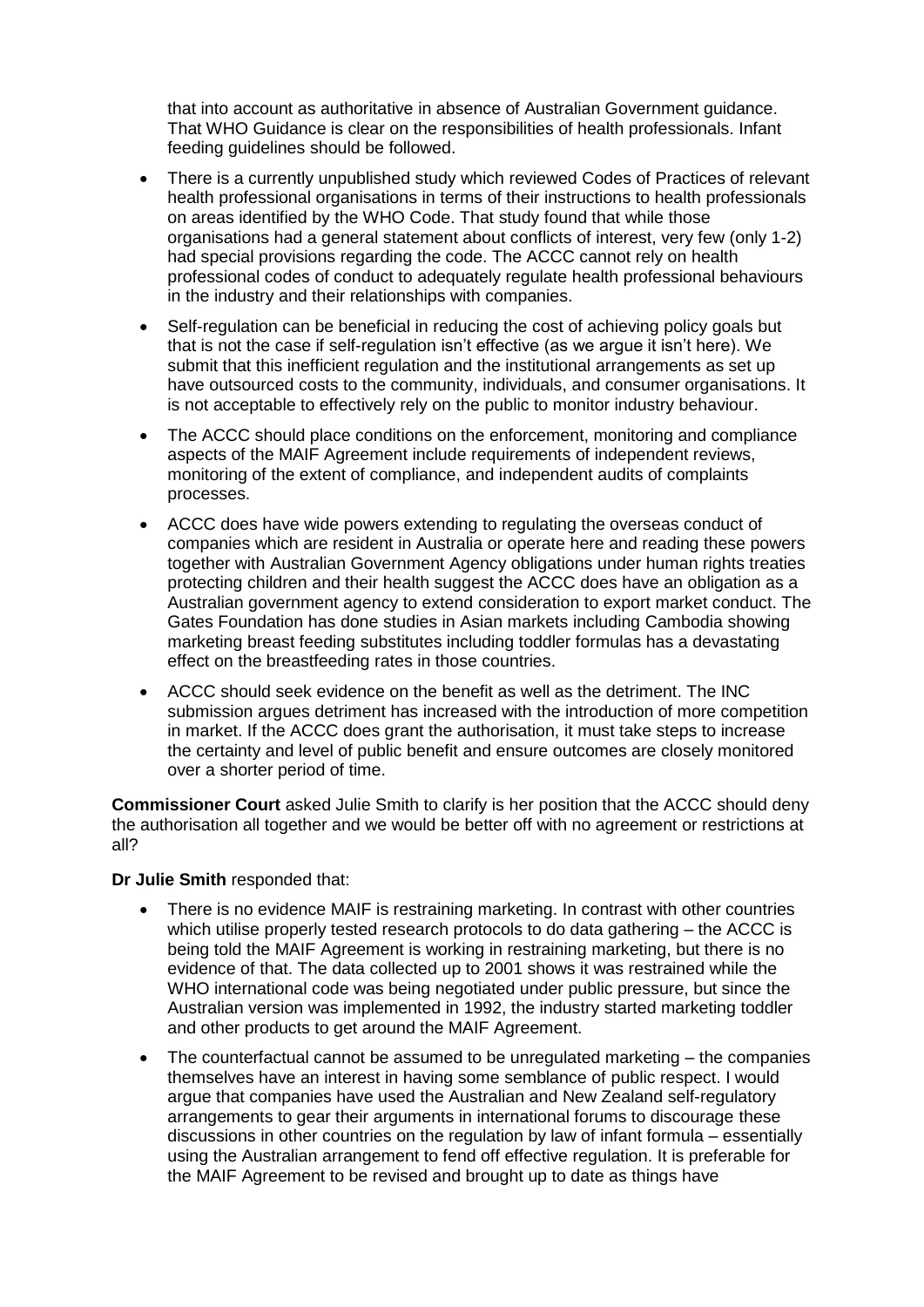substantially changed since 1992 but the MAIF Agreement only reflects the situation in the 1980s. The WHO has made clear recently and the WHA has made clear that toddler formulas are breast milk substitutes.

**Jan Carey** (Infant Nutrition Council) said that:

- The Infant Nutrition Council represents 99% of volume manufactured and marketed in Australia. The INC wants the industry to adhere to best practice, including in the export market.
- INC understands breastfeeding is the biological, normal way to feed infants and provides the most optimal nutrition. The INC is committed to supporting public health goals on that. We believe the MAIF Agreement is the most appropriate interpretation of the WHO Code as it is robust and tailored to Australian conditions.
- INC encourages new entrants to the market to sign the MAIF Agreement.

**Tiali Goodchild** (Commonwealth Department of Health) said that:

- The Department of Health reaffirmed that it does intend to undertake a comprehensive review of the MAIF Agreement in late 2021. An essential part of the review will be consideration of the scope including the age range of products captured, how these products are defined and whether a voluntary agreement remains appropriate in managing these issues. The Department of Health will engage with a broad range of stakeholders including everyone speaking today and will invite public submissions as is the norm.
- The Department of Health supports the ACCC Draft Determination to reauthorise for 5 years. This will allow for a comprehensive review period and implementation of any recommendations. If there are big changes we don't think reauthorisation for 5 years would prevent changes from taking place or prevent requests to the ACCC to allow change.

**Commissioner Court** asked if the Department of Health had any response to suggestions a two-year authorisation period would be more appropriate than the five year period, and whether there was any reason not to authorise for less than five years.

**Tiali Goodchild** said there are a broad range of views in the Department on the most appropriate period of time. She doesn't think a lesser authorisation period would cause major issues in terms of the alignment of reviews, but it may impose greater regulatory burden on the industry. But from the Department's point of view, it can work with any time frame.

**Janelle Maree** (Breastfeeding Advocacy Australia) said that:

- This is an opportunity to protect women and children with legislation, penalties and fines. The Australian government should implement the WHO Code in legislation.
- The government put its trust in the MAIF Agreement in 1992 and that trust has been betrayed and exploited. The industry is all about increasing their market share through the destruction of breastfeeding for profit.
- They use many methods of marketing (e.g. social media influencers, trolley ads etc) which are outside the MAIF Agreement.
- The evidence that the MAIF Agreement works in their favour is the new players entering the field.
- Infant formula is an ultra-processed powder but the government continues to give it credibility. There is a false sense of security with these products; it is not benign as previously thought. It is a Nova Category 4 2019 which are recognised as being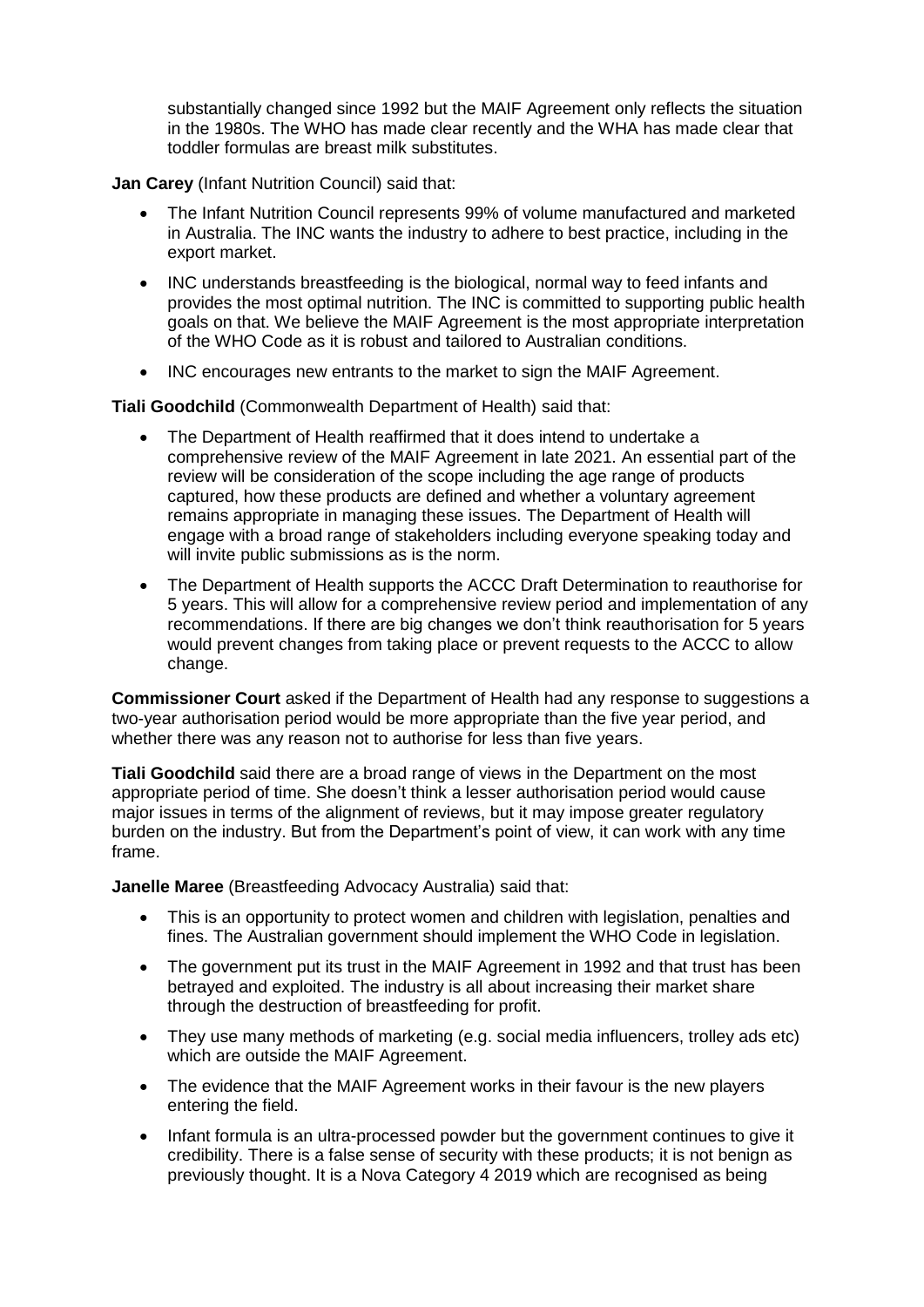responsible for significant non-communicable diseases including diabetes and cancer.

- By contrast, breast milk is a biological fluid capable of responding to new stimuli such as Covid.
- This is a public health crisis costing billions annually. The current situation is untenable. The MIAF requires Explanation Guidelines and complaints take months to process. Women are fearful to breastfeed in public. Premature infants are having to suffer agonising deaths from gangrene of gut and woman lose breasts to preventable breast cancer from lack of breastfeeding.

**Commissioner Court** noted the ACCC does not have power to make legislation on this issue. Commissioner Court asked Janelle Maree whether her submission is to not authorise the agreement at all and that breastfeeding would be better protected without the MAIF Agreement or whether we would be better to have it with conditions and potentially a stronger regime implemented following the Department of Health process later.

**Janelle Maree** said giving any credibility to the MAIF Agreement is a farce. This needs to go to the Department of Health and they need to initiate legislation with penalties. We know Australians are falling ill or dying because we keep letting industry suggest this Agreement is adequate. It is not adequate. It is a farce. The Department of Health needs to stand up and protect the health of Australia.

**Kym Lennox** (Care A2+) said that:

- Care A2+ is not a member of the INC at this point in time.
- For the most part Care A2+ agrees with Janelle Maree that there is a health crisis here. Breastfeeding is not correctly prioritised. The MAIF agreement may or may not have been fit for purpose once but the world has moved on: we now have the internet facilitating relationships directly with consumers whereas the Agreement was written when advertising was remote (such as in newspapers) and the world was very different.
- Care A2+'s submission highlights regulation needs to change to establish the appropriate outcome: health.
- Care A2+ does not want to market its product to mothers that can breastfeed. But mothers that unfortunately cannot breastfeed need an alternative in the market – the product then represents insurance for any nutrition. We no longer have wet nurses, so in that respect we would prefer regulation to provide clear guidance. Consumers and healthcare workers need to be fully informed.
- $\bullet$  It should be evident that given products range from 15 50 dollars per tin there must be some difference in them and it must be nutritional. Therefore, health standards shouldn't be there for health concerns. All these negative health outcomes occur because breastmilk functions biologically and these products are engineered to the best of scientific ability to function as a shortfall.
- He only learned about the differences in health outcomes between breastmilk and formula feeding as a manufacturer, rather than as a consumer. The government should ensure people are informed. Self-regulation allows manufacturers too much leeway. Care A2+ is comfortable with clear regulation, we don't want to have to navigate uncertainty. We are here because unfortunately breastfeeding is not always going to work and we need better products out there, choice, and consumers need to be informed about that choice when they do go to the shelf.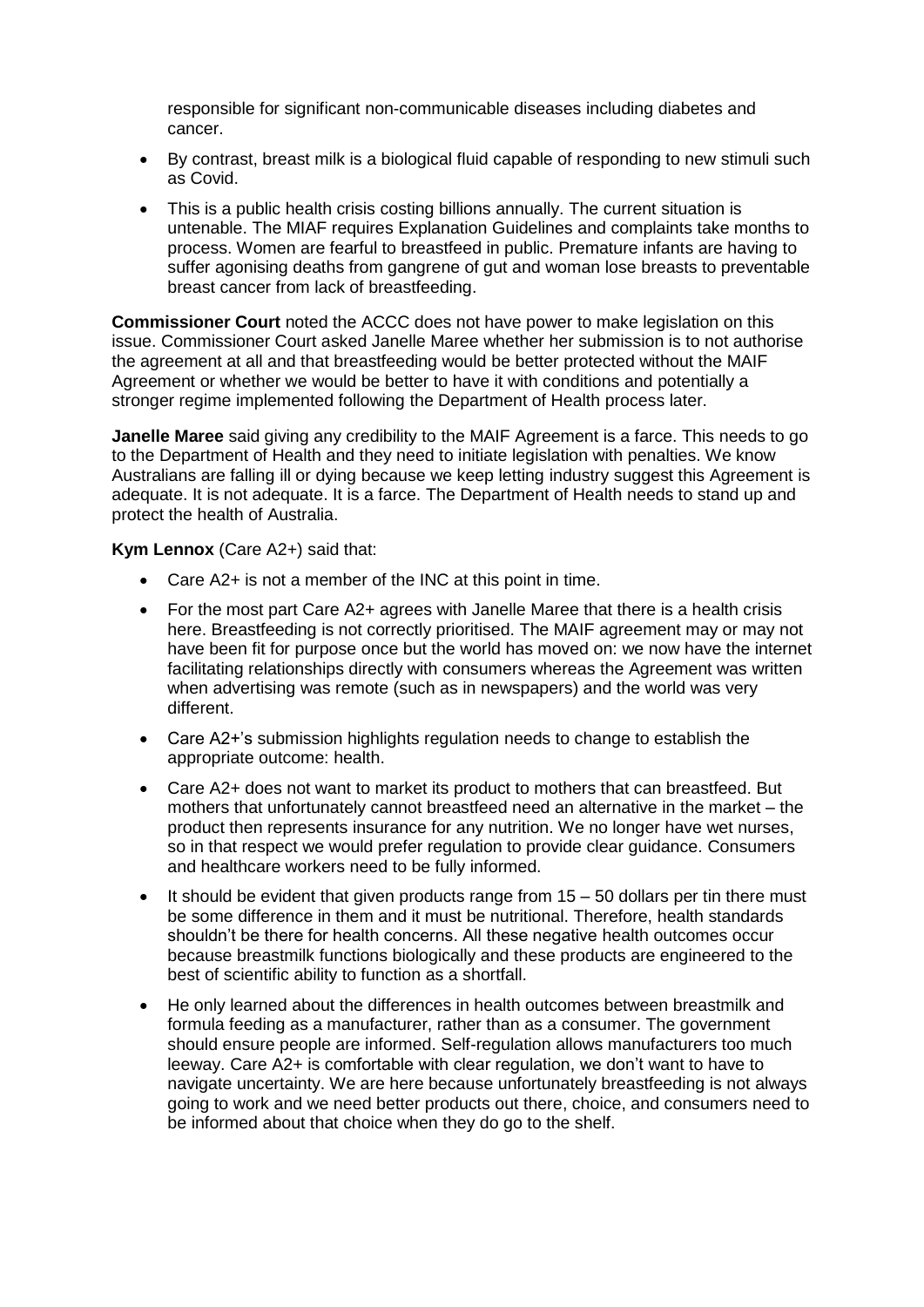- This agreement stops you informing parents about the differences between products and prevents you from saying they should avoid using formula if they can. So effectively we are restrained from helping parents.
- As a manufacturer we also find that there are better products overseas that are not on the shelf here. The Australian government should be more involved in this. We encourage a regulatory response not through competition law. We shouldn't have to resort to this confrontational discussion and passionate and confronting submissions such as Janelle Maree's to achieve outcomes.

**Commissioner Court** asked Kym Lennox if his position is that the ACCC should not authorise the agreement and mandatory regulation covering the field should be introduced.

**Kym Lennox** confirmed that is his position and added that:

- He agrees the counterfactual isn't the Wild West but at the same time he is not sure how all players in the market would behave. It is interesting to note that retailers will discuss being a signatory of the MAIF Agreement (which makes no sense because they cannot be, but they behave as such).
- The MAIF Agreement is not fit for purpose in 2021. Care A2+ welcomes a regulatory environment where it is answerable to government.
- Endorsing the MAIF Agreement in principle is possibly poor a signal. The mechanism government can bring in to apply WHO in law and implement across all sectors with education, including for medical professionals – who are not always aware of things and require us to educate them on why breast is best.

**Jeni Stevens** (individual) said that:

- She works in NSW health in a hospital setting and she also looks after babies and mums. In NSW Health the regulations regarding breastfeeding aren't very strong which is so contradictory to everything nurses and doctors are taught in their Codes of Ethics. We should be safeguarding the rights of each woman and infant to receive the highest standard of care.
- The use of formula does have huge health consequences. You learn in nursing to do no harm, but formula does do harm.
- We need to protect and support mothers to reach their feeding goals.
- She is nervous about not having the MAIF Agreement. We shouldn't let go of it until there is a better option and she agrees that should be in NSW Health as it is a health issue.

**Trish Doyle** (Lactation Consultants of Australia and New Zealand (LCANZ)) said that:

- The MAIF Agreement should be extended to include toddler milks. We believe this will assist in implementing the WHO recommended duration of breastfeeding to 2 years of life.
- The authorisation should be for a 2 year period only so it can be reviewed again and intensified.
- The MAIF Agreement was implemented in response to the WHO Code and while it goes some way to implementing the global initiative to support breastfeeding, it is too narrow in its scope and should include toddler milk.
- Australia was poorly ranked by the World Breastfeeding Trends Initiative on the IBFAN report card, placing 95 out of the 96 participating countries.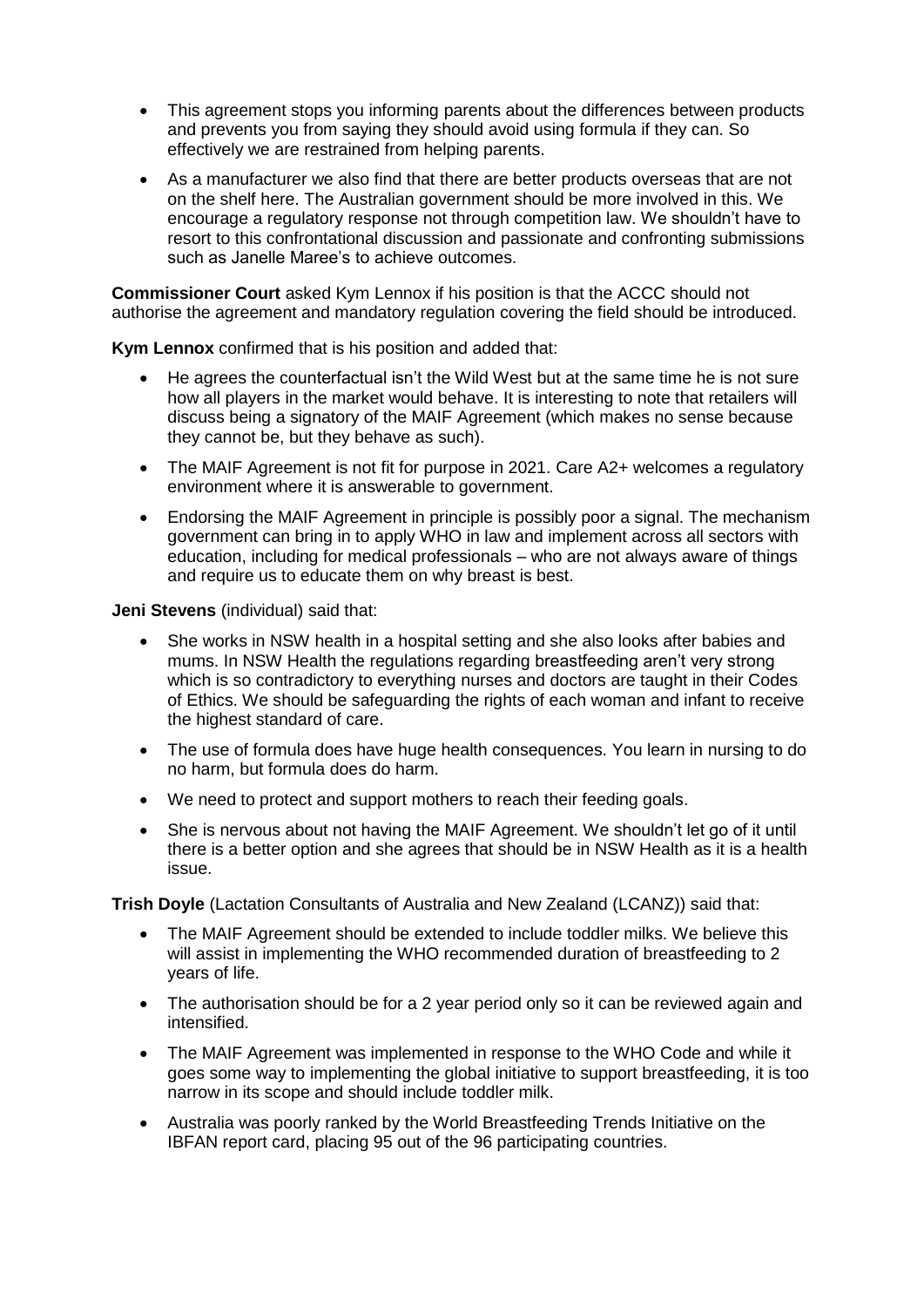- Extending the MAIF Agreement to toddler milk will support the strategy recognising breastfeeding as the key to lifelong health of mothers and babies.
- 96% of mothers initiate breastfeeding. That is commendable, but not sustained. Very few make it to 12 months, let alone the recommended 2 years. The decline in breastfeeding rates is in part due to consumer confusion between infant formula and toddler products.
- The WHO is very clear that any milk-like products that displace breastfeeding should not be advertised in any way. It is confusing for families and very dangerous for young babies.
- The WHO Report published last year found that despite dramatic improvement in survival over recent decades, today's children still have an uncertain future. Children need to be protected from the profit motives and predatory commercial practices and the existing framework is not sufficient for that.
- The ACCC has an obligation to protect consumers and it should allow breastfeeding to protect infants and children.
- LCANZ wants to see the MAIF Agreement strengthened and extended and calls for the Australian Government to implement the WHA amendments.
- When economic incentives are in conflict with public health requirements, how should the conflict be resolved? We urge you to resolve that conflict in favour of the most vulnerable: our infants and children.

**Naomi Riley** (Australian Nursing and Midwifery Association) said that:

- To protect and promote breastfeeding the ACCC must make its final determination aligning with domestic and international recommendations. The authorisation should extend the limitation on advertising in clause 5A of the MAIF Agreement to apply to all breastmilk substitutes including toddler milk as per WHO guidance.
- The authorisation should be reduced to a 2 year period to allow for timely action following the Department of Health's review.
- There are significant concerns surrounding the impact prolific toddler milk advertising has on the protection and promotion of breastfeeding. Toddler milk advertising also promotes infant formula.
- Toddler milk advertising sends an inherent message that breastfeeding and breastmilk do not continue to provide benefits after 12 months when the opposite is true.
- Despite statements that toddler milk is different than infant formula, they are in fact a substitute for breast milk and should therefore be subject to the same restrictions.
- It is imperative families have evidence-based messages regarding substitutes to support their correct use when necessary while protecting and supporting breastfeeding.

**Samantha Tutton** (Australian College of Midwives) said that:

- she reiterates and supports the positions and statements of the Australian Breastfeeding Association, LCANZ, and the Australian Nursing and Midwifery Federation.
- The MAIF Agreement needs to be strengthened and toddler milk should be included in the advertising restrictions. It needs to align with the WHO Code and WHA Regulations.
- An authorisation period of two years is better than a five year period.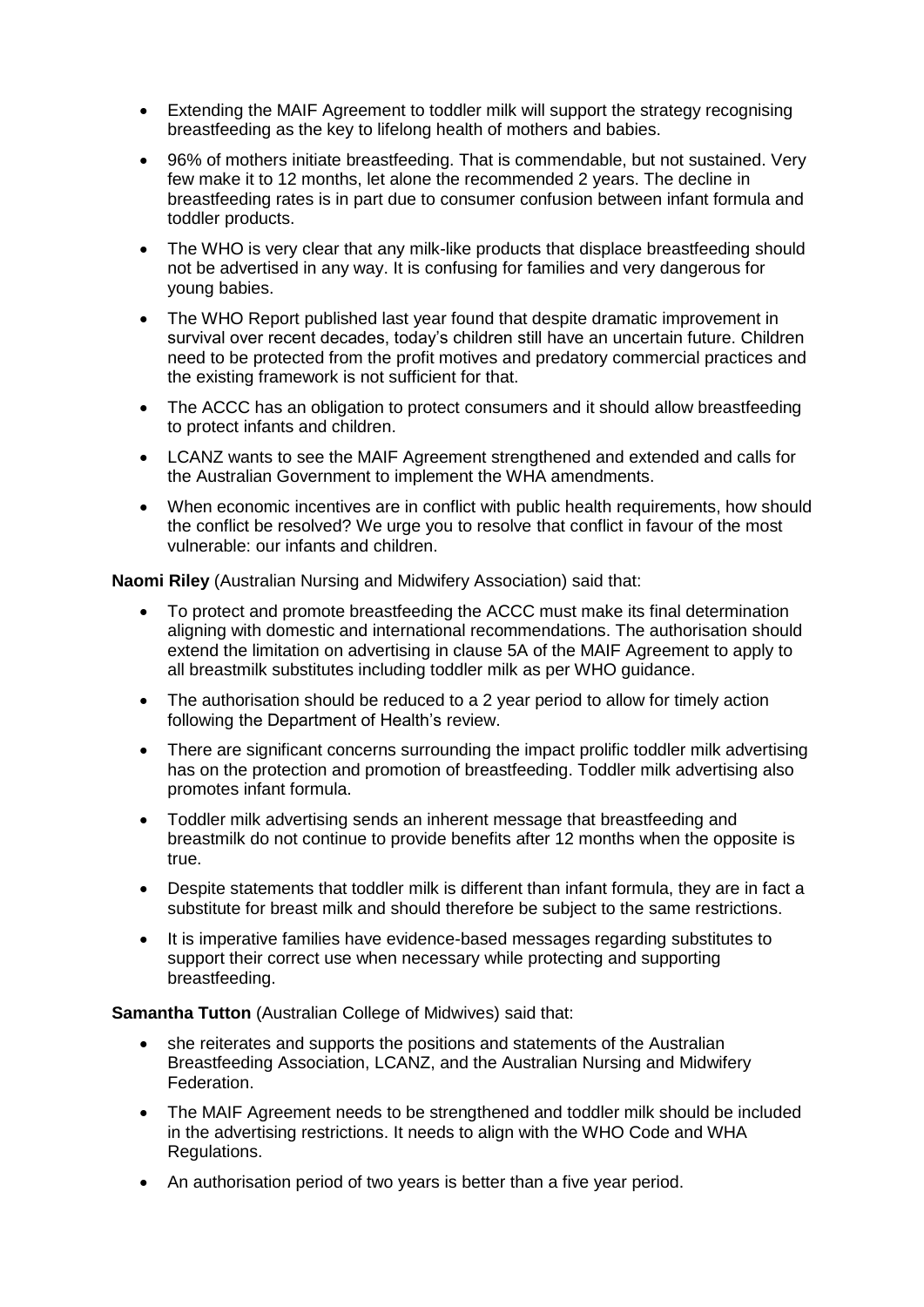**Jen Hocking** (BFHI Australia) added her agreement to Samantha Tutton's statements.

**Dr Miranda Blake** (Dietitians Australia) said that:

- MAIF should not be renewed and instead stronger regulations should be put in place.
- If it is to be renewed, it should only be for two years while other arrangements are put in place.
- All WHO-defined breastmilk substitutes should be included in the MAIF Agreement, especially toddler milks as they are a proxy for infant formula marketing.
- An ANU study found that many parents who had viewed toddler milk advertising believed they had seen infant formula advertising. This leads to poor consumer attitudes towards breastfeeding and therefore reduced rates.
- Toddler milk marketing strongly promotes the brand and therefore informally infant formulas. This can be seen on the websites of many signatories.
- INC has submitted that toddler milk is not a substitute as it is a milk substitute (analogous to cows' milk, for example). The WHO disagrees. And the MAIF Agreement allows advertising of this toddler milk above alternatives.
- The marketing and packaging implies steps aren't additive or complementary but substitutes for each other – i.e. that breast milk, infant formula and toddler milk are all substitutes for each other. This is confusing parents.
- The Food Standards Code allows health claims on toddler milk. Therefore allowing toddler milk marketing can allow health claims to be inadvertently made about infant formula.
- There are nutritional and health concerns about the content of toddler milk. Toddler milk is unnecessary, it contains more sugar, less protein and less calcium than regular milk.
- While the Department of Health catches up, the ACCC can promote public benefit in the interim by restricting toddler milk advertising.
- Longer term authorisation is an endorsement that the public benefit will be maintained for that longer period of time.
- The MAIF Agreement should not be renewed.

**Katarnya Hickey** (Obesity Policy Coalition) said that:

- They support comprehensive, effective measures promoting breastfeeding in Australia. It is a protective factor against obesity.
- They do not support the MAIF Agreement. The Obesity Policy Coalition wants mandatory government regulation to restrict marketing of all breast milk substitutes.
- They strongly support review of the MAIF Agreement by the Department of Health.
- They acknowledge limitations of the ACCC's role and support the ACCC in renewing authorisation if it requires the restriction of toddler milk advertising through 5A of the MAIF Agreement.

**Julianne McGuire** (Queensland University of Technology, Faculty of Health, Paediatric Nutrition Group) said that:

She supports the inclusion of a toddler milk advertising restriction in the agreement.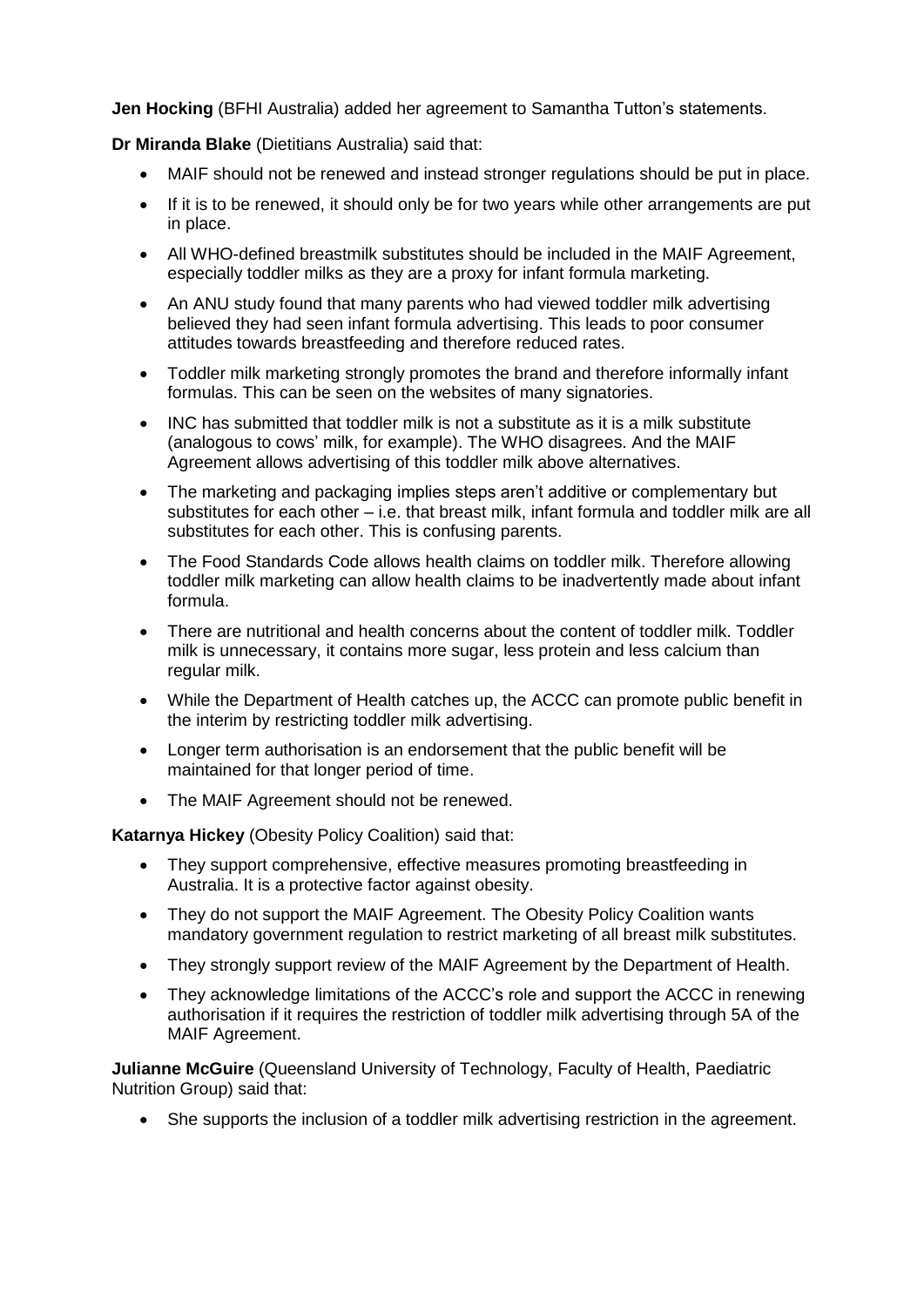- The reauthorisation should be for only two years while the government reviews the regulatory arrangements addressing the unethical marketing of breast milk substitutes.
- Comprehensive research defines the importance of protecting breastfeeding and restricting marketing of breast milk substitutes including toddler milk.
- She is concerned about extensive use of all formulas.
- We should ameliorate barriers impacting breast feeding. It is part of the national preventative health strategy.
- She is extra concerned about the marketing of breastmilk substitutes including toddler milk in emergencies such as the pandemic. The benefits of vaccines, stem cells, reducing obesity, and supporting metal health of infant and mother are urgent (and passed through breastmilk).
- She concurs with Namoi Riley and Dr Julie Smith.
- The MAIF agreement is not effective in protecting breastfeeding in Australia.

**Katie Bulleen** (individual) said that:

- She is here as a mother of two. She sees toddler milk marketing on social media every single day and she wasn't aware of any restrictions on infant formula marketing until she became a bit more interested in the issue.
- She doesn't think most people are aware of the marketing restrictions or that toddler milk isn't infant formula. Parents are vulnerable and when they encounter challenges they require support and specialised help from health professionals relevant to their medical situations, not advertisements.

**Ros Fleetwood** (individual) said that:

- She is here with the Australian Breastfeeding Association but also as a mother.
- Protecting breastfeeding is a responsibility shared by individuals, governments and health systems. Advertising formula in any form does not serve that function and toddler milk is shown to confuse mothers. All forms of promotion of toddler milk should be banned.
- The WHO says any baby that cannot be breastfed needs access to the safe use of formula. While Kym Lennox suggested we need the best formula to be available – the number of babies that actually need it is very small. The WHO recommends: (1) breast milk, (2) expressed breast milk from their mothers, (3) donor milk from another mother. Then (4), if none of those are available, formula. If we support breastfeeding and milk banking there would be very little need for formula.
- Formula sales are based on the free market, profit-driven activities overseen by this voluntary agreement without any sanctions for breaches cannot be effective. The MAIF Agreement needs to be replaced by adoption of the WHO Code in full.
- She is sceptical that anything will come of the Department of Health's review of the MAIF Agreement. The 2015 Breastfeeding Strategy was replaced by the National Breastfeeding Strategy 2019 – they are the same strategies. Now we are in 2021 and these still haven't been implemented.
- Authorising the MAIF Agreement for another 5 years is just putting off other decisions. It should be authorised for 2 years maximum but it needs to be reviewed and revamped.

**Margaret Grove** (Australian Breastfeeding Association) said that: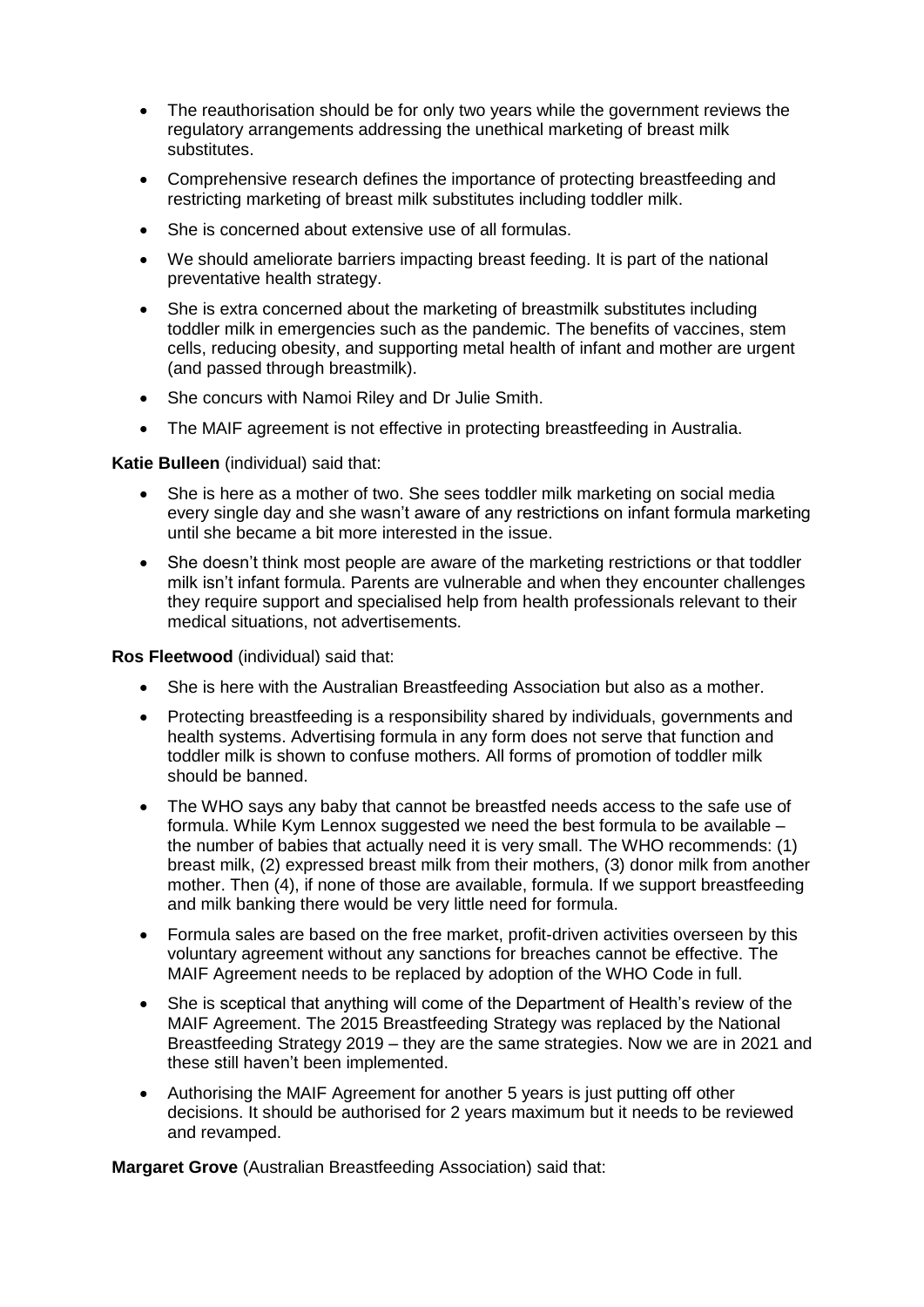- She'd like to reiterate that while some people have recommended abandoning the MAIF Agreement, if it were abandoned now the Australia market wouldn't be regulated at all which could be quite disastrous.
- The ABA suggests a two year authorisation should be allowed for the MAIF Agreement to be in place while the government reviews and perhaps implements the WHO Code in legislation or a much more strengthened MAIF Agreement.

**Commissioner Court** called for any final submissions before the conference ended.

**Dr Susan Tawia** (Australian Breastfeeding Association) said that:

- A two year term is better than five years. If toddler milk isn't included that would give marketers and manufacturers years and years of promoting toddler milk.
- If this review isn't done in two years, then manufacturers will probably come up with another product that undermines breastfeeding.
- The Department of Health needs to get the review done in two years instead of pushing it back and back again.

**Elizabeth Albergoni** (Breastfeeding Advocacy Australia) said that:

- The counterfactual is quite difficult to grasp but the world will not come to an end without the MAIF Agreement. These companies are under the radar and need to behave themselves to avoid a very strong regulatory approach. They are incentivised to behave well.
- There is reason to believe there is not a net public benefit and there is a wealth of evidence to suggest the MAIF Agreement is broken.
- A question for the Commission: how are you believing this thing works? What is the evidence you are relying on to think this is good for the public?

## **Dr Julie Smith** said that:

- She wanted to endorse what Elizabeth Albergoni just said.
- The Dietitians Association made a very important point that under the FSANZ we have legislated prohibitions on nutrition and health claims on infant formula. When we don't have prohibitions on health and nutrition claims on toddler milk, those Food Act prohibitions are completely undermined. Parents see them as the same product, so if we are not going to extend the MAIF Agreement to toddler milk then we might as well throw away the Food Act prohibitions on infant formula.

## **Sally Eldridge** (Australian Breastfeeding Association) said that:

- The ABA reiterates Dr Susan Tawia and Dr Julie Smith's comments.
- If the ACCC has found and taken into account WHO evidence on toddler milk marketing and has concerns as outlined in the Draft Determination that toddler milk marketing does indirectly market infant formula then the ACCC must act in the interests of toddlers, babies and families rather than manufacturers. Your purpose is to make markets work for consumers now and in the future. You have the opportunity to do that and put babies, families and children first.
- The ACCC should also comply with the UN Convention on the Rights of the Child.

**Janelle Maree** (Breastfeeding Advocacy Australia) said that:

 I don't think we should address this from a victim mentality and say what will happen in the absence of the MAIF Agreement. We can see an increase since the last Determination that they have upped their social media presence into a wider field.